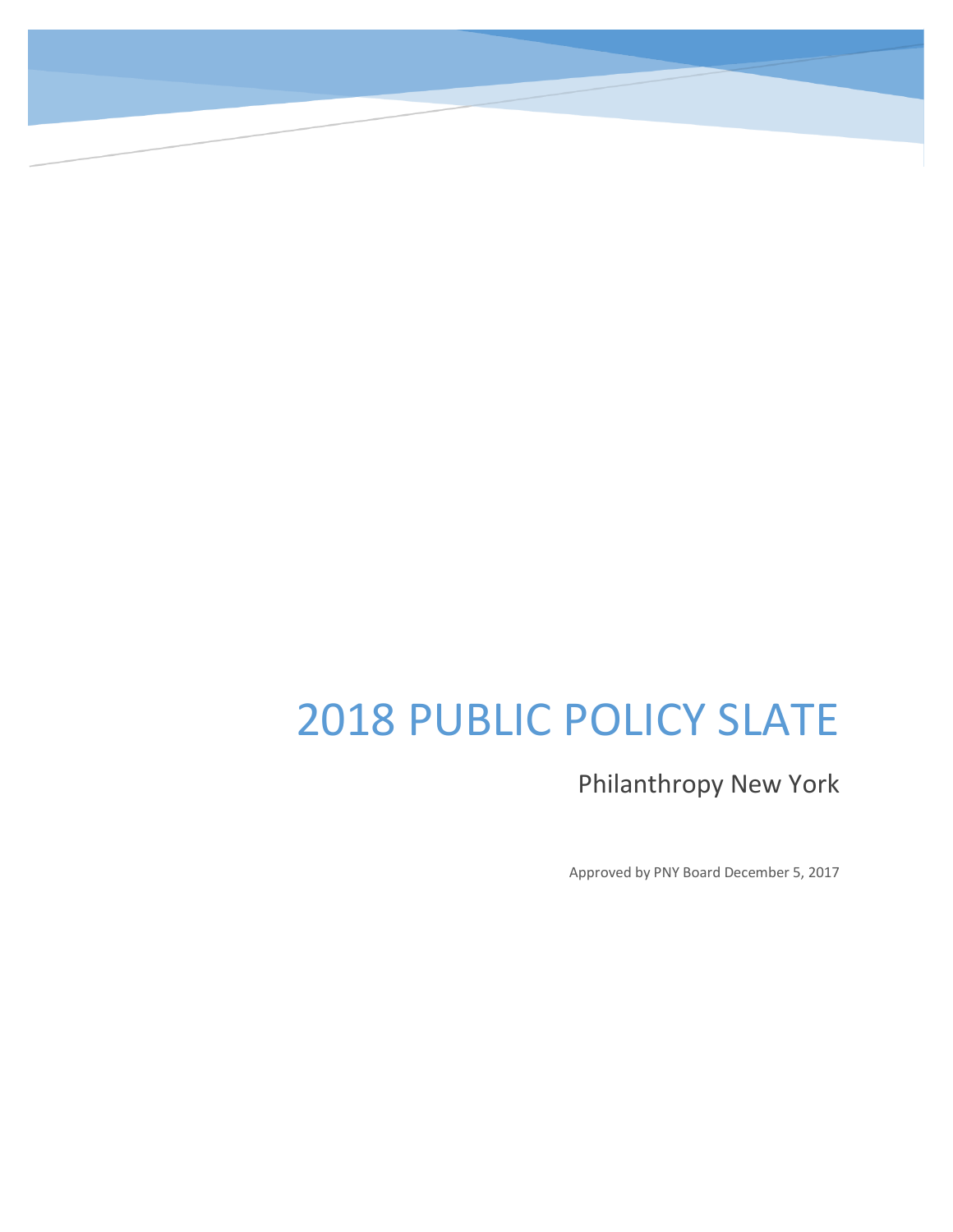# **Philanthropy New York 2018 Public Policy Slate**

#### *In this document:*

| Why Philanthropy New York Engages in Policy Work                                                                                                                                                                                                                                                                                                                                                                       | Page 2                                                                                                     |
|------------------------------------------------------------------------------------------------------------------------------------------------------------------------------------------------------------------------------------------------------------------------------------------------------------------------------------------------------------------------------------------------------------------------|------------------------------------------------------------------------------------------------------------|
| Core Principles for PNY's Policy Work                                                                                                                                                                                                                                                                                                                                                                                  | Page 2                                                                                                     |
| Policy Agenda for 2017                                                                                                                                                                                                                                                                                                                                                                                                 |                                                                                                            |
| <b>Federal Policy Concerns</b>                                                                                                                                                                                                                                                                                                                                                                                         |                                                                                                            |
| Tax Reform that Sustains and Grows Charitable Giving<br><b>Estate Tax</b><br>Johnson Amendment<br><b>Private Foundation Excise Tax</b><br><b>IRA Charitable Rollover</b><br>Donor Advised Funds<br>IRS Rules on Political Advocacy<br><b>Private Foundation Distribution Requirements</b><br>April 15 Charitable Deduction Extension<br>Effects of Lower Federal Revenues on Nonprofits<br>Full Funding of 2020 Census | Page 3<br>Page 4<br>Page 4<br>Page 4<br>Page 5<br>Page 5<br>Page 5<br>Page 6<br>Page 6<br>Page 6<br>Page 7 |
| NY State Policy Concerns                                                                                                                                                                                                                                                                                                                                                                                               |                                                                                                            |
| Government's Responsibility to Reimburse Indirect Costs<br>"Real Costs" Budgeting<br><b>Protecting Nonprofit Advocacy</b><br><b>Protecting Charitable Giving Incentives</b><br>Nonprofit Tax Exemption<br><b>Census Count in New York State</b><br>Nonprofits and the Cost of the Rising Minimum Wage<br>Nonprofit Infrastructure Capital Improvement Program<br>Value-Based Payments Commission Recommendations       | Page 8<br>Page 9<br>Page 9<br>Page 10<br>Page 10<br>Page 10<br>Page 10<br>Page 11<br>Page 11               |
| New York City and Regional Concerns                                                                                                                                                                                                                                                                                                                                                                                    |                                                                                                            |
| Government's Responsibility to Reimburse Indirect Costs<br>Payments in Lieu of Taxes (PILOTs)                                                                                                                                                                                                                                                                                                                          | Page 12<br>Page 12                                                                                         |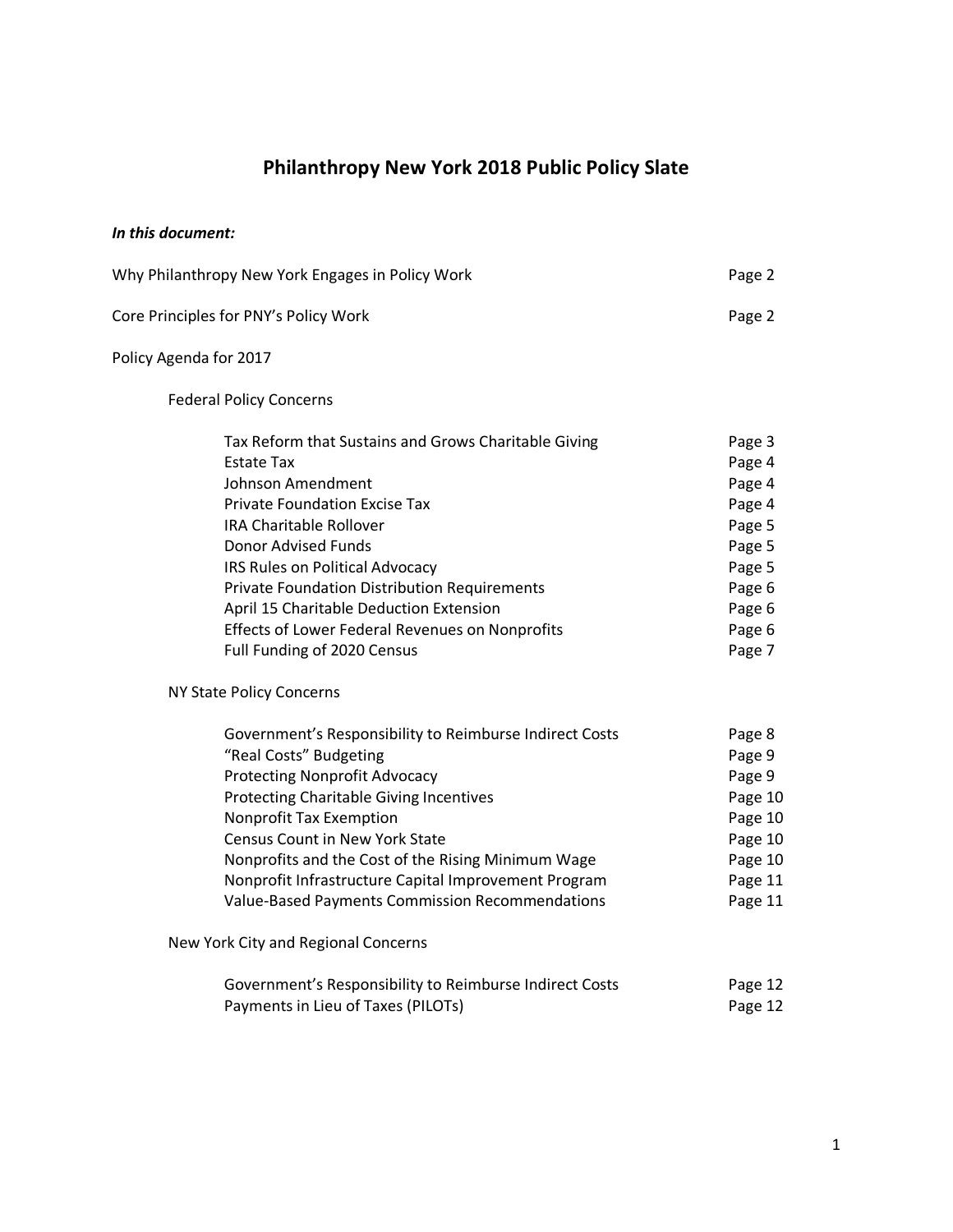## **Why Philanthropy New York Engages in Policy Work**

Philanthropy has a special place in the United States – our history and laws set out a remarkable independent sector that is intended to achieve social good in countless ways that government might not. The philanthropic sector is not monolithic and every funder has its own unique take on how to make the world better, but the social, economic and political polarization of our era calls for philanthropy to strategically and thoughtfully support the changes needed to develop a more equitable, sustainable, and democratic society. Philanthropy New York's mandate is to advocate not only for the specific policies that would improve the functioning of the nonprofit and philanthropic sectors, but also for the fundamental and essential value of a thriving independent philanthropic sector.

The goal of our public policy work is to cultivate and catalyze institutional leadership around public policy, advocacy and collaboration in the sector by (1) identifying issue trends; (2) strengthening PNY's role as an advocate for policies that affect the philanthropic field; (3) developing new training for our members in policy and advocacy; and (4) bringing together members to advocate on critical issues.

## **Core Principles for PNY's Policy Work**

At Philanthropy New York, we believe it is critical that the United States, the State of New York and New York City (and other cities and counties across the state) maintain laws, regulations and administrative policies that nurture our nation's nonprofit and philanthropic sectors. We are guided by these basic principles on strengthening and promoting our nation's philanthropic sector:

- We will champion and shine a spotlight on the unique ability of foundations whether limitedlife or endowed for perpetuity – to use their resources for social good over the long-term.
- **We will advocate for policies that create an environment in which philanthropy flourishes,** including taking positions on tax policies that provide incentives for giving like the charitable deduction and tax policies specifically affecting foundations such as simplifying the excise tax on private foundations.
- We will balance our work advocating for tax policies that allow philanthropy to flourish with education about the facts surrounding how reduced government revenues affect the work of the nonprofits our members support.
- We will defend the laws that allow philanthropic organizations and the nonprofits they support, including nonprofit associations, to play a vital and active role in public dialogue.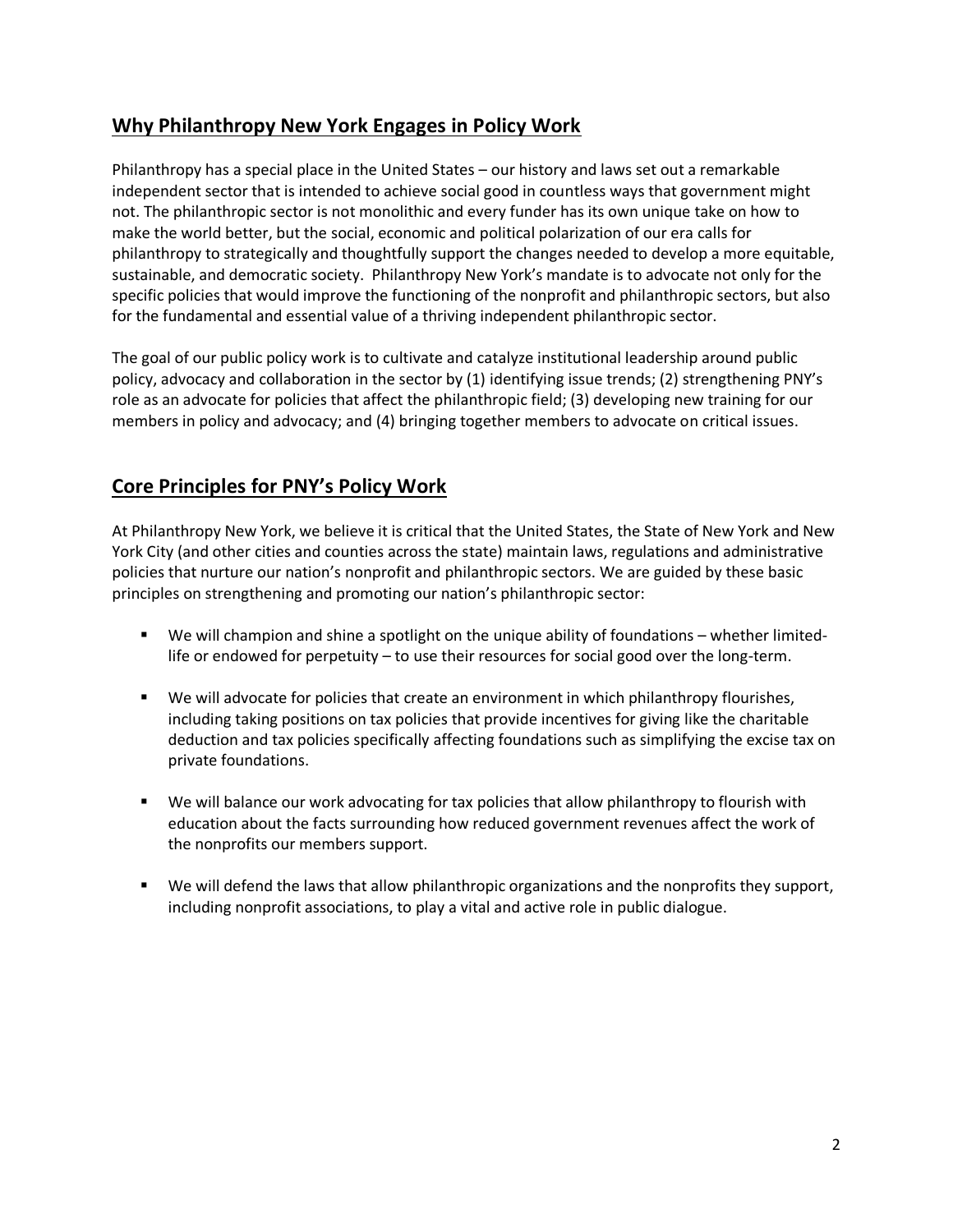## **Policy Agenda for 2018**

In line with core principles above, we present here the issues that Philanthropy New York's Public Policy Committee and Board of Directors have reviewed and approved, and which PNY staff may engage on, along with the scope of anticipated activities for each issue.

## **Federal Policy Concerns**

Philanthropy New York will work with our partners at the United Philanthropy Forum, the Council on Foundations, Philanthropy Roundtable/Alliance for Charitable Reform, Independent Sector, the National Council of Nonprofits and other advocates for the sector on federal laws, regulations and administrative implementation that directly affect the philanthropic and nonprofit sectors. These federal issues, which we will monitor and advocate as opportunities arise, include:

#### *Federal issues that PNY's Board has already approved official statements:*

#### **[Tax Reform that Sustains and Grows Charitable Giving](https://philanthropynewyork.org/tax-reform-sustains-and-grows-charitable-giving)**

While Philanthropy New York took a [position in 2013](https://philanthropynewyork.org/node/2663) advocating for "maintaining the full deductibility" for donations to charity, that statement did not take into account several potential directions that tax reform deliberations were taking in Fall 2017, such as raising of the standard deduction, the adoption of caps or floors on the charitable deduction and the possibility of a "universal charitable deduction." With an expanded statement approved by the PNY Board in November 2017, Philanthropy New York supports efforts to revise the tax code in ways that will further incentivize charitable giving and opposes efforts that would reduce charitable giving, including the following:

- a. **PNY supports extending the charitable deduction to all tax payers**, otherwise known as the "Universal Charitable Deduction." According to Independent Sector research, "Expanding the charitable deduction to non-itemizers, as a stand-alone provision, increases total giving by between 1.3 percent and 4.3 percent and has a negligible effect on total tax revenue (decrease by 0.41 percent to 0.47 percent)."
- b. **PNY opposes raising the standard deduction, unless a "universal charitable deduction" is extended to all taxpayers or other offsetting changes are made to the tax code to maintain the impact of the current deduction on charitable giving.** Raising the standard deduction would significantly decrease the number of Americans utilizing the charitable deduction, resulting in decreased charitable giving.
- c. **PNY opposes caps on the charitable deduction**. Research indicates a cap on the charitable deduction would reduce the amount of giving from those in the highest income tax bracket.
- d. **PNY could support a floor on the charitable deduction that increases giving**. A floor would decrease the number of middle- and low-income tax payers who would be able to utilize the charitable deduction; however, Urban Institute research indicates that a well-crafted floor might actually increase overall giving by incentivizing giving levels to meet the floor.

The tax plan passed by Congress in December 2017 does double the standard deduction and did not include a universal charitable deduction.

*2018 Activities:* Philanthropy New York will communicate with our entire U.S. Congressional delegation the official position we have taken on maintaining (and restoring) the full value of the charitable deduction. We may also write and disseminate editorials on this topic and further draw attention our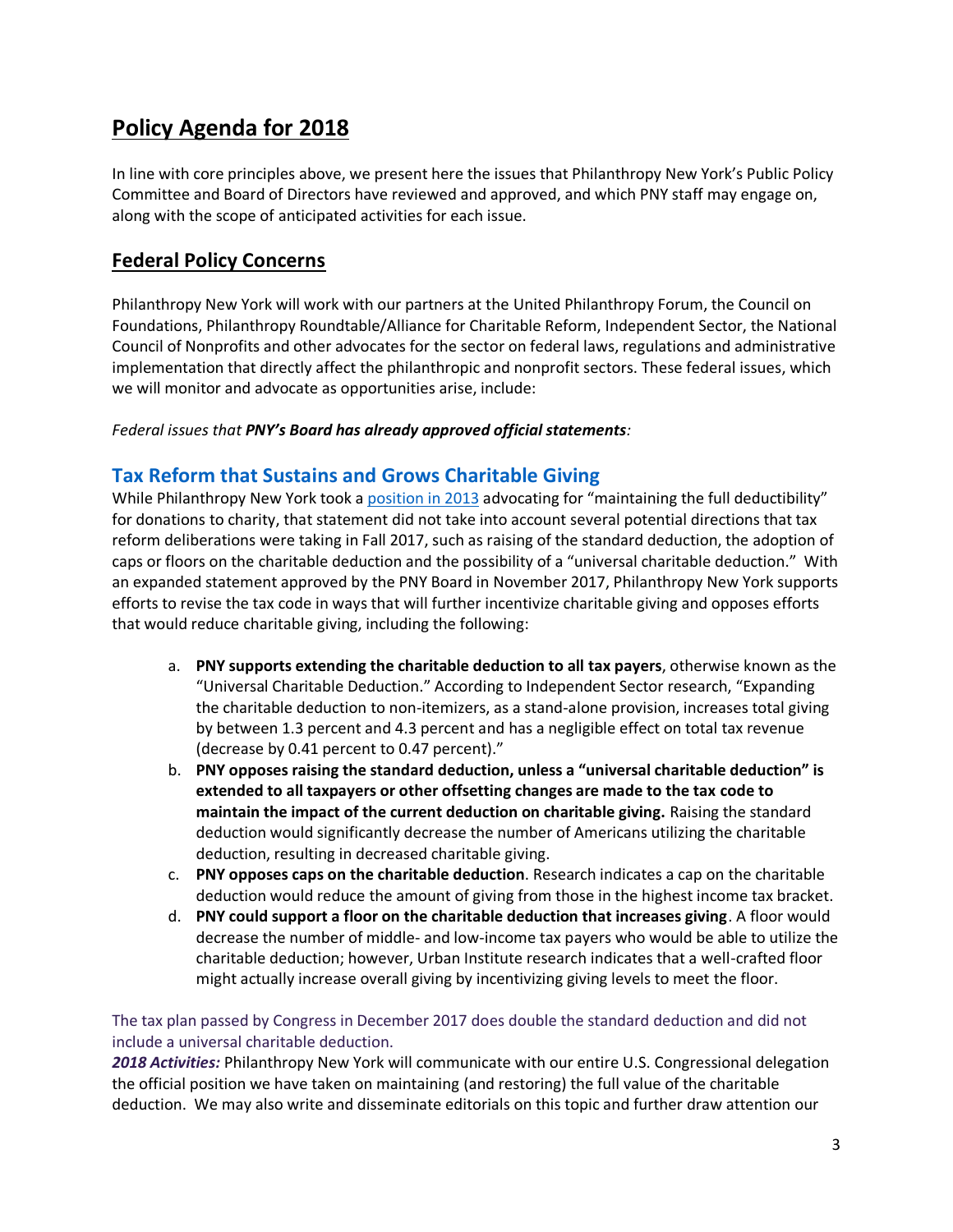position. We will work with partner associations that are working on these related issues and sign on to appropriate public statements. PNY will advocate for additional changes to the tax code in the future that includes a universal charitable deduction and other policies that return the full value of the charitable deduction.

#### **[Estate Tax](https://philanthropynewyork.org/opposition-eliminating-estate-tax)**

The estate tax is a complex issue but an important one for the nonprofit sector because of its impact on charitable giving. According to the Congressional Budget office, eliminating the estate tax would decrease donations to nonprofits. The CBO has also found that the estate tax leads affluent individuals to donate far more than they otherwise would, because such donations sharply reduce estate tax liability, and that repealing the estate tax would reduce charitable bequests by 16 to 28 percent. For this reason, many nonprofit advocacy organizations have opposed the elimination of the estate tax. The existence of the estate tax has historically played an important role in motivating donors with large estates to establish private foundations, and therefore expand the philanthropic sector and increase long-term charitable giving. The continued existence of the estate tax therefore directly effects creation of new foundations and the health of the philanthropic sector. Therefore, Philanthropy New York opposes the elimination of the estate tax, and opposes any future increases in the exemption level beyond the current inflation-indexed rate set in 2013. The tax plan passed by Congress in December 2017 doubled the estate tax exemption levels, but did not eliminate the estate tax altogether. *2018 Activities:* Philanthropy New York will communicate with our entire U.S. Congressional delegation the official position we have taken on maintaining the estate tax. We will advocate for a return of the estate tax to levels consistent with pre-2017 tax law levels. We may also write and disseminate editorials on this topic and further draw attention our position. We will work with partner associations that are working on these related issues and sign on to appropriate public statements.

#### **[Johnson Amendment, Nonprofit Political Activity](https://philanthropynewyork.org/johnson-amendment-nonprofit-political-activity)**

Philanthropy New York opposes the repeal of the Johnson Amendment. Enacted in 1954, the Johnson Amendment is a provision of the U.S. tax code that prohibits all  $501(c)(3)$  nonprofit organizations – including charitable foundations, universities, hospitals, churches, food pantries, think tanks and countless other types of social purpose organizations that receive tax-deductible contributions – from endorsing or opposing political candidates. The Johnson Amendment only prevents such organizations from engaging in electoral politics, it does not prevent them from engaging in issue advocacy or in lobbying on specific legislation. The tax plan passed by the House in November 2017 included language that would have significantly weakened the Johnson Amendment. The provision (Sec. 5201) would have granted a partial exemption from the Johnson Amendment to houses of worship and their auxiliary organizations. The Senate also included language weakening the Johnson Amendment in its version of the tax bill, but it was stripped out after the Senate Parliamentarian ruled that it could not be included in a budget bill, and so the final bill signed by President Trump left the Johnson Amendment intact. Nonetheless, the issue may arise again in 2018.

*2018 Activities:* PNY will monitor Congressional proposals related to the Johnson Amendment and continue talking with NY Senators and Representatives to communicate the importance of the Johnson Amendment to nonprofits and the potential impact of repeal. It may also write and disseminate editorials on this topic.

#### **[Private Foundation Excise Tax](https://philanthropynewyork.org/node/2662)**

Philanthropy New York supports simplifying the federal excise tax on private foundations. On May 4, 2017, Congressman Erik Paulsen (R-MN), together with Congressmen Danny Davis (D-IL), Pat Tiberi (R-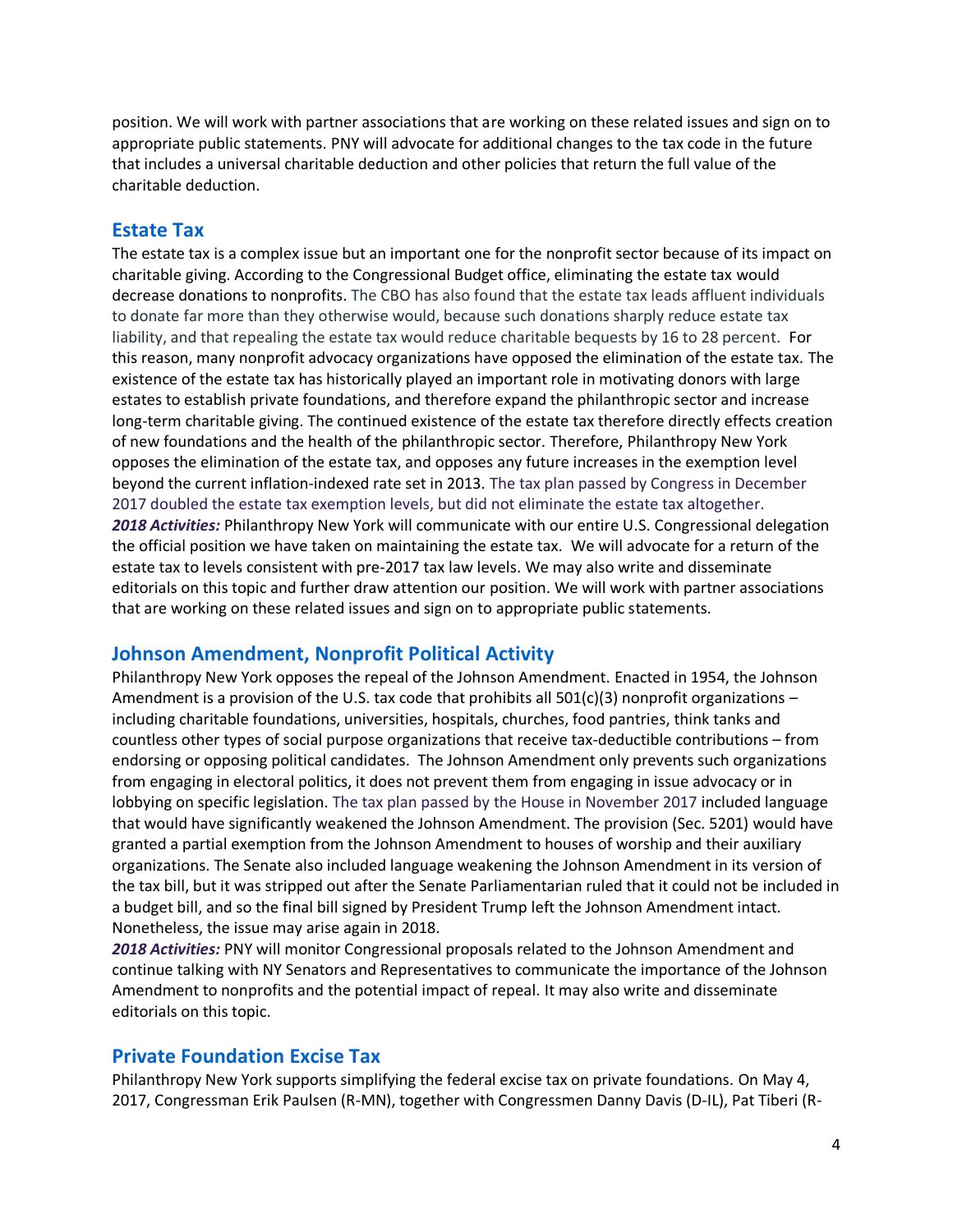OH), George Holding (R-NC), and Richard Nolan (D-MN), introduced a bill (H.R. 2386) to simplify the private foundation excise tax to a flat rate of one percent. A proposal to simplify the excise tax on private foundations was introduced to 2017 tax reform legislation, but did not make it into the final bill signed by President Trump.

*2018 Activities:* PNY will continue to talk with NY Senators and Representatives to communicate our established position and look for opportunities to coordinate with national partners taking the lead on this issue.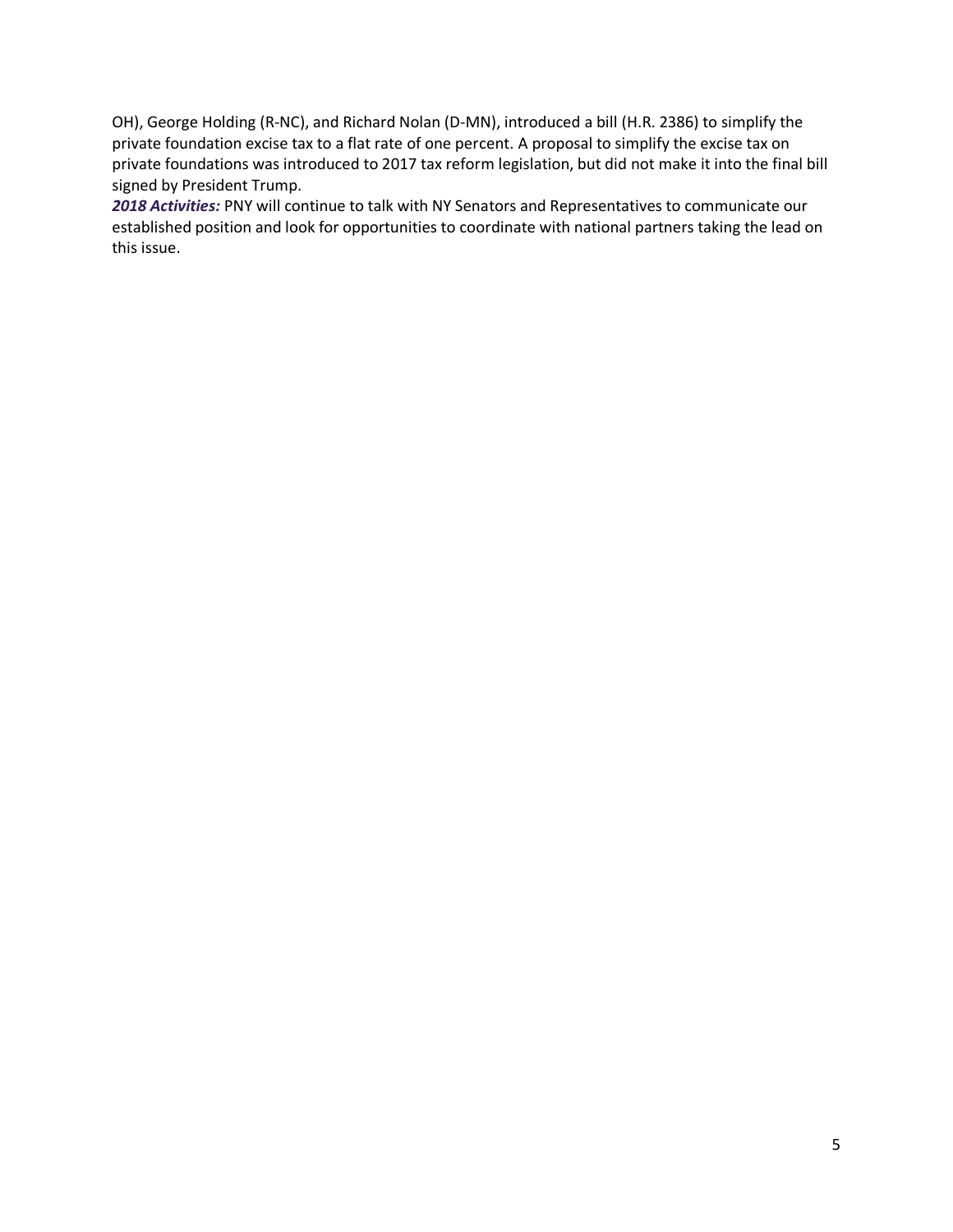*Federal issues, on which PNY's Board has not taken an official position, but which are in line with the work of the Forum or Council on Foundations:*

#### **IRA Charitable Rollover**

In 2014, PNY's Board approved an [official statement advocating for the passage of the America Gives](https://philanthropynewyork.org/urging-us-senate-pass-america-gives-more-act)  [More Act](https://philanthropynewyork.org/urging-us-senate-pass-america-gives-more-act) (our primary focus was a provision to simplify the excise tax on private foundations), a component of which was a provision expanding and making permanent the IRA Charitable Rollover. While the America Gives More Act did not become law, later legislation moved the IRA Charitable Rollover forward. In December 2015, the IRA Charitable Rollover was made permanent and passed by Congress and signed into law by the President, allowing taxpayers age 70½ or older to transfer up to \$100,000 annually from their IRA accounts directly to charity without first having to recognize the distribution as income. However, limitations remain: It applies only to those over 70½; the amount is capped at \$100,000; and donors are specifically not permitted to make charitable rollovers to donoradvised funds, supporting organizations and private foundations. The Council on Foundations supports enhancing the IRA Charitable Rollover by dropping the age threshold and expanding the organizations eligible for transfer of the IRA distribution to donor advised funds, supporting organizations and private foundations. PNY is generally supportive of the Council's position on the IRA Charitable Rollover because of the impact on increasing charitable giving, but has not taken an official position. *2018 Activities:* It is unclear whether or not this issue will see any action in the coming year. PNY will continue to monitor legislative activity and work with national partners who would take the lead if legislation moves forward.

#### **Donor Advised Funds**

PNY has produced an [issue guide](https://philanthropynewyork.org/resources/regulating-donor-advised-funds) to help increase understanding of DAFs. A small number of advocates have lobbied key congressional leaders to institute a minimum annual payout or mandatory spenddown requirement on DAFs. Philanthropy New York has not taken an official position, but we are generally supportive of the position of the Council on Foundations, which opposes policy that would mandate payout requirements. The Council points to the value of DAFs to increase overall charitable giving, and that is also is in line with our stated principles. Tax reform legislation presented in Congress in November 2017 contained provisions requiring DAFs to disclose their policies on donor advised funds as well as the average amount of grants made, on an annual basis. However, the final version of the bill signed by President Trump included no changes to DAF reporting requirements.

*2018 Activities:* PNY will continue to monitor proposals related to DAFs and inquire with members about how those proposals would affect the sector. Since current legislation has not moved substantially toward a mandated payout level, this issue will probably take a back seat to other more pressing concerns of the sector.

#### **IRS Rules on Nonprofit Political Activity**

In 2013, U.S. Treasury and IRS issued proposed guidance regarding tax-exempt social welfare organizations  $-501(c)(4)s$  – on candidate-related political activities. The guidance would have defined nonpartisan activities as "political" and would have had vast potential implications for 501(c)(3)s also. The Council has stated that, "The proposed rules would create tremendous uncertainty, confusion and burdensome compliance costs. In the face of this uncertainty, foundations concerned about compliance are far more likely to be cautious and potentially stop their grantmaking for civic engagement activities altogether. The Council strongly urged Treasury to consider the impact of this proposed rule on the larger civic education environment in the United States." In response to a very high level of public comments on the rules, most in opposition, Treasury withdrew the rules and promised to publish a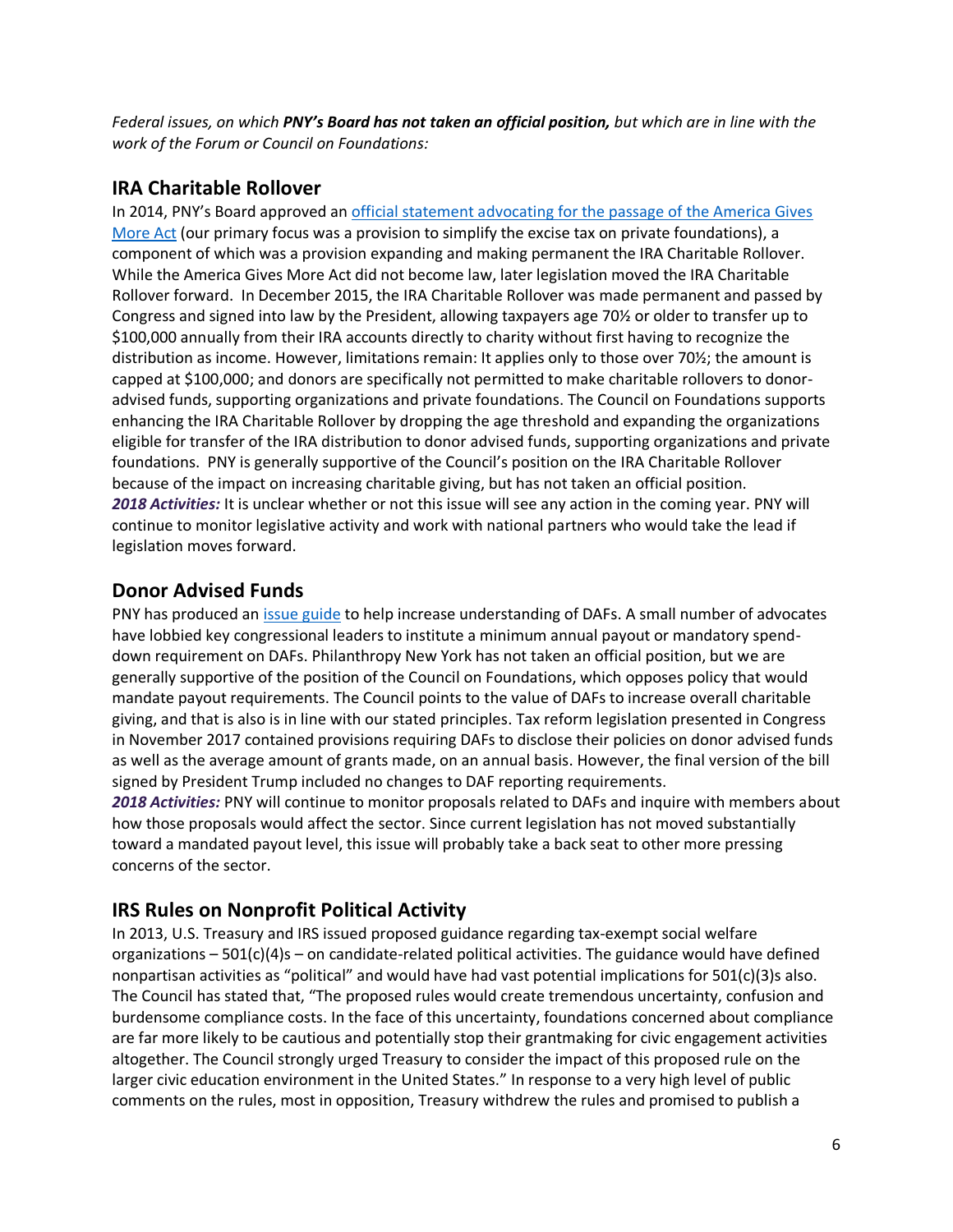revised version in 2015. That did not occur, and with the new tax reform legislation presented in Congress in November 2018 moving in the direction of allowing expanded leniency for churches on political advocacy, new Treasury guidance limiting the political activities of  $501(c)(4)$ s seems unlikely. *2018 Activities:* Philanthropy New York, relying on the efforts of the Council, will continue to monitor any developments from Treasury and the IRS on these regulations. In the unlikely event a bill is proposed or new rules promulgated, we will work to create an official policy position for PNY and coordinate with national partners.

#### **Private Foundation Distribution Requirements**

In recent years, there have been occasional proposals to increase the required distribution by private foundations beyond the current 5%. A mandated payout rate over 5% would, over the long-term, reduce the funds available to foundations to make grants to nonprofits. The imposition of a larger payout amount would have the effect of forced sun-setting for foundations that might otherwise choose to operate in perpetuity. Philanthropy New York has not yet taken an official position on payout rates. *2018 Activities:* Legislation on private foundation distribution requirements is unlikely to arise in 2018. Nonetheless, PNY will continue to monitor and work with national partners if potential legislation is being formulated. If changes in rules are proposed on legislation introduced increasing the payout rate, we will immediately bring the issue to the Public Policy Committee.

## **April 15 Charitable Deduction Extension**

In 2014, the U.S. House passed legislation that would enable donors to contribute to charities until April 15 and still claim the deduction in the tax year ending the previous December 31. According to research from the Urban Institute, this change would vastly increase charitable giving, without any loss in revenues to the government. Support of this this proposal, would be in line with our principles, though PNY has not taken an official position to date.

*2018 Activities:* There was a small possibility that extension of the charitable deduction deadline might arise in 2018 as part of a larger tax reform package, but that did not happen. If it were to arise as part of future tax reform negotiations, PNY would support legislation on this issue, as it is consistent with our principles outlined above in the section "Tax Reform that Sustains and Grows Charitable Giving."

*Federal issues we are tracking and which may come before the Public Policy Committee in 2018:*

#### **The Effects of Lower Federal Revenues on Nonprofits**

The nonprofit sector has seen its capacity severely diminished over the past two decades of ceaseless government budget cuts at the federal and state levels. Philanthropy New York is generally opposed to tax reform legislation that would further decrease federal revenues because it would directly lead to further cuts in spending that would broadly impact the nonprofit sector.

*2018 Activities:* The effects of decreased revenues on the nonprofit sector did arise in the course of public debate on tax reform. PNY will continue to talk with NY Senators and Representatives to communicate our established positions in favor of tax reform that sustains and grows charitable giving and opposition to the elimination of the estate tax, as well as the potential ramifications that any potential reduction in overall government spending will have on the nonprofit sector.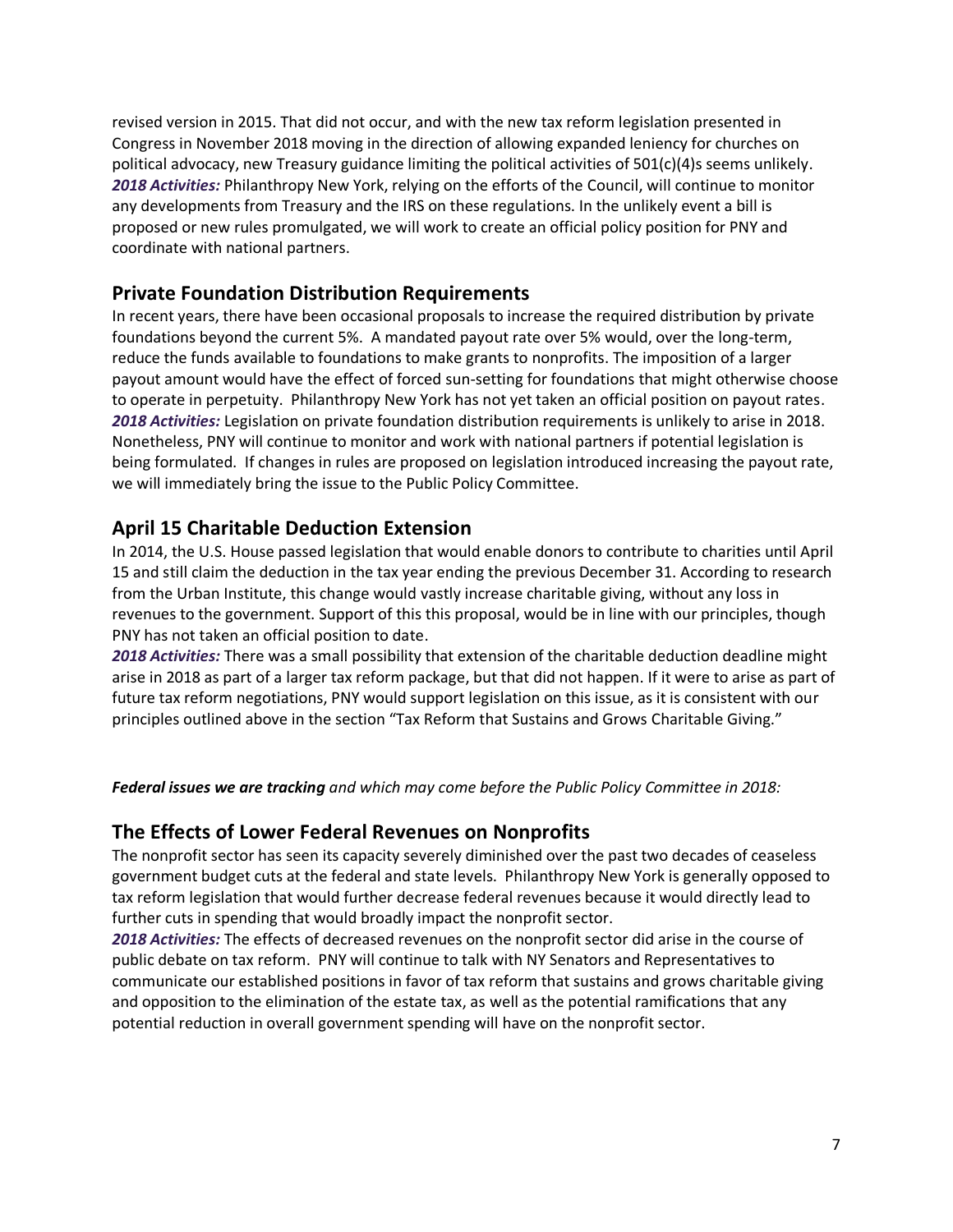### **Full Funding for Census 2020**

Along with the National Council on Nonprofits, the United Philanthropy Forum and several RAs across the nation, PNY believes that the accuracy of census data is crucial because it affects so many aspects of apportionment and government spending decisions. PNY will work with nonprofit partners to promote inclusive assessment and responses to community needs based upon consistent, comparable, valid, objective and inclusive census data. The decennial census count doesn't just determine voting representation (New York State will probably lose one congressional seat in redistricting after the 2020 Census, but could lose two seats without a full and accurate count). The census also determines the geographic distribution of a huge amount of federal funds – from human services programs like Medicaid, SNAP, S-CHIP, WIC, and housing vouchers to large-scale capital investments like highway planning and construction. For fiscal 2015, it was estimated that 300 federal programs were shaped by the census, determining the allocation of approximately \$700 billion for that year alone. Corporations also rely on census data to inform their business strategies and need accurate information. However, the federal government has made statements indicating it will reduce funding to the Census Bureau. *2018 Activities:* PNY will communicate with the New York Congressional Delegation about the importance of full funding for Census 2020 in the 2018, 2019 and 2020 federal budgets. We may ask the Public Policy Committee to consider a more public statement on the matter.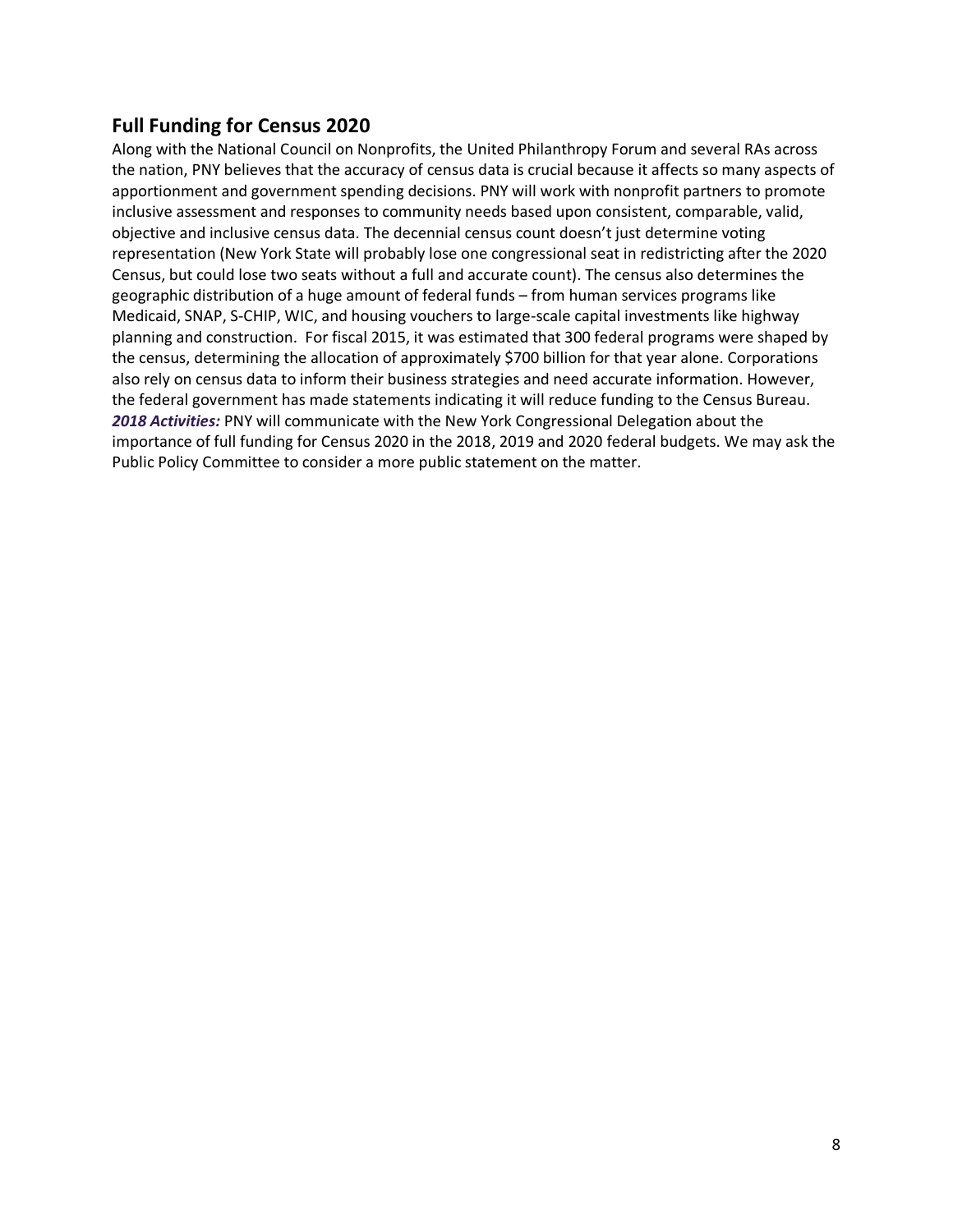#### **New York State Concerns**

#### *NY State issues that PNY's Board has already approved official statements:*

#### **Go[vernment's Responsibility to Reimburse](https://philanthropynewyork.org/full-implementation-omb-guidance-indirect-costs-new-york-state-and-city) Indirect Costs**

In December 2014, the federal Office of Management and Budget formally recognized, in new rules called the Uniform Guidance, that when governments hire nonprofits to provide services, those nonprofits incur indirect costs (often referred to as overhead or administrative expenses) and that government should pay for those costs. The Uniform Guidance supersedes all previous OMB directives regarding use of federal funds to pay nonprofits for services delivered under grants and contracts. The new rules expressly require pass-through entities using federal funds – typically state and local governments – to reimburse nonprofits for the reasonable indirect costs they incur when performing services on behalf of governments. Nonprofits that have previously negotiated a federal indirect cost rate must be paid using that rate. Nonprofits that have never had a federally approved indirect cost rate can elect either the minimum rate of 10 percent of their modified total direct costs or to negotiate a higher rate in accordance with federal cost principles. As of Fall 2017, neither the State of New York nor New York City have implemented contracting procedures that are fully consistent with the new rules and continue to develop RFPs and contracts with overhead rates that are significantly less than those to which nonprofits are entitled by the federal rules. Following an extensive review process in 2016, PNY took two official positions: Philanthropy New York urges New York State and New York City to immediately act in compliance with OMB Guidance on Indirect Costs. **Further,** [Philanthropy New York](https://philanthropynewyork.org/indirect-costs-all-state-and-city-budget-agreements)  [encourages New York State and New York City to integrate contracting procedures that will consistently](https://philanthropynewyork.org/indirect-costs-all-state-and-city-budget-agreements)  [reimburse nonprofits for their full federally-negotiated indire](https://philanthropynewyork.org/indirect-costs-all-state-and-city-budget-agreements)ct cost rate or, for nonprofits that don't [have one, a negotiated rate in accordance with federal cost principles or a minimum rate of 10 percent](https://philanthropynewyork.org/indirect-costs-all-state-and-city-budget-agreements)  [of total direct costs.](https://philanthropynewyork.org/indirect-costs-all-state-and-city-budget-agreements) Since then, New York City has moved in a significantly positive direction, announcing that it would gradually, over the next five years, move indirect cost rates up to 10 percent. This is a very positive move, but it still does not bring the City to full compliance with OMB Uniform Guidance that indicates City and State agencies should accept a higher than 10 percent if a nonprofit already has a federally negotiated rate. New York State has still not taken any concrete action. *2018 Activities:* Following on the August 2016 official policy positions on these issues taken by PNY (the appropriate State and City officials are aware that our organization has taken these positions), we will continue to work closely with our nonprofit advocacy partners to convene sector and government leaders to move toward a more reasonable approach to indirect costs in government contracts. At the moment, our nonprofit partners seem relatively satisfied with the City's progress, but increasingly frustrated with the State's lack of action. At the same time, nonprofits are focused on State issues such as contracts that do not take into account the rise in state minimum wage and the need for investments in nonprofit capital needs. Therefore, PNY will support our nonprofit partners on indirect cost rates, but will not get out ahead of them.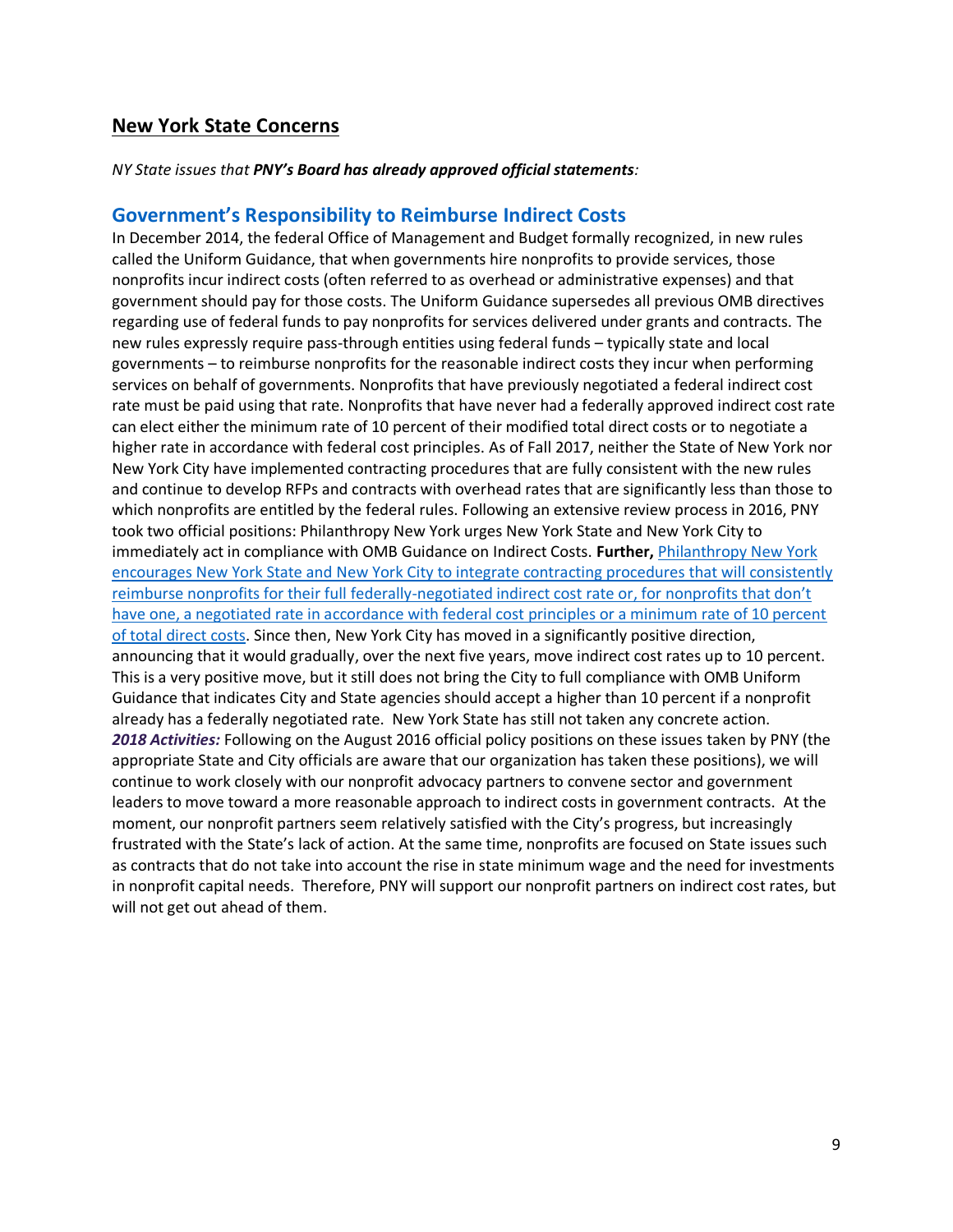*NY State issues, on which PNY's Board has not taken an official position, but which are in line with our stated principles including supporting the work of our nonprofit association partners:* 

## **"Real Costs" Budgeting**

Because of OMB Guidance on Indirect Costs, there is an ongoing conversation about indirect costs (which generally refers to administrative and operational expenses that are naturally incurred in the course of providing services on behalf of government), but there remains almost no acknowledgement by state and local government of nonprofits' needs for reserve and capital funds. Full Costs/Real Costs is a more inclusive term and is associated with an ongoing discussion in the sector about the need for government contracts to recognize those needs as well. PNY has not taken an official position on "full cost budgeting" – as it relates to both government and foundation budgeting – but is generally supportive of efforts to increase the overall sustainability of the sector.

*2018 Activities:* Without a strong current push from either the nonprofit or funder community, this issue is currently on the back burner.

### **Protecting Nonprofit Advocacy**

Similar to the federal item "IRS Rules on Nonprofit Political Activity" above, at the New York State level, the sector faces increasing calls for laws and regulations that would curtail nonprofits' ability to engage in public dialogue. Philanthropy New York supports the rights of charitable organizations to continue their involvement in public policy debates in accordance with the current rules and regulations. PNY opposes additional limitations on the ability of nonprofit organizations to participate in the public policy process, including legislation or rules that: Place more burdensome reporting and disclosure on nonprofits than on business or governmental bodies; restrict the ability of nonprofits that apply for or receive government funds to use nongovernmental funds to conduct nonpartisan advocacy, lobbying or other legitimate program activities that further their charitable missions; and unnecessarily limit public policy input from nonprofits that would otherwise be allowed to participate in public discourse. In August 2016, Gov. Cuomo signed legislation that imposes sweeping disclosure requirements on nonprofit lobbying groups and donors to them. According to news coverage of the legislation:

"The measure will greatly increase the donor information some nonprofits will be forced to disclose to the government. It requires issue-oriented lobbying groups in New York designated as 501(c)4 groups — that spend more than \$15,000 in a year on lobbying to disclose donors who give more than \$2,500. The previous limits had been \$50,000 and \$5,000, respectively. If a charitable, tax-exempt nonprofit — which are designated as  $501(c)3$ organizations  $-$  gives more than \$2,500 to a covered 501(c)4, the charity will have to disclose all of its donors during that six-month filing period to the state Attorney General's Office, which will review the donors' identities for privacy issues before disclosing them to the public."

These new reporting requirements are likely to discourage donations to legitimate, charitable activities. The foundations of the ACLU/NYCLU have jointly filed a lawsuit saying the law violated the First and Fourth amendments, and a judge has stayed the implementation of the statute as the lawsuit continues through the courts. Foundations' concern on this issue was raised with NY Charities Bureau Chief James Sheehan in January 2017, but he was unable to comment due to the ongoing litigation. *2018 Activities:* PNY will continue to track the litigation and inform its members when these new requirements take effect.

## **Protecting Charitable Giving Incentives**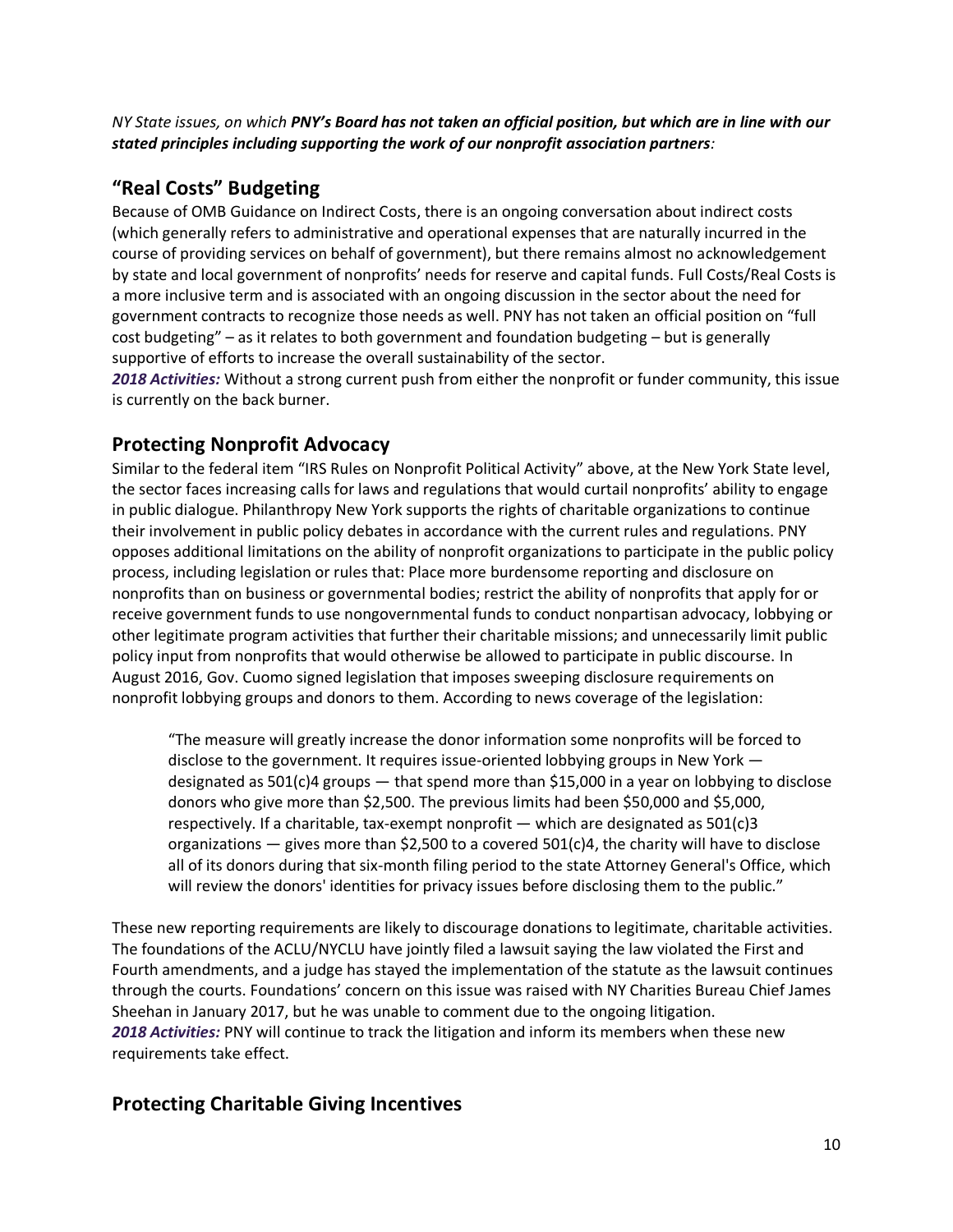PNY will continue to support existing income tax credits, deductions and other vehicles at the NY State level that provide incentives for increased charitable giving.

*2018 Activities:* We don't anticipate any changes to New York State law in 2018 that would either increase tax incentives for charitable giving or reduce charitable giving incentives.

#### **Nonprofit Tax Exemption**

PNY will work to protect the special legal and tax status of nonprofits that exist in New York and in every other state of the nation. In states and municipalities across the nation, government leaders are questioning the nonprofit status of large nonprofit institutions and seeking tax payments and fees. PNY aims to protect the special tax status of nonprofits, defend the rationale for them and promote the extraordinary contributions of nonprofits to communities beyond property tax payments and other revenue generation government seek to impose on them (See also PILOTs in NYC section below). *2018 Activities:* While we don't know of any ongoing efforts in the state that would affect nonprofit tax exemption, PILOTs are a real possibility at any time, especially in upstate municipalities that face property tax revenue challenges. PNY will continue to monitor, and since our upstate counterpart NY Funders Alliance is currently in a leadership transition, be prepared to voice the concern of the philanthropic sector if action is required anywhere in the state.

#### **Census Count in New York State**

As noted above in the federal section "Full Funding for the 2020 Census," the decennial count could have tremendous impact on the nonprofits of our region and the communities they serve. At the local level nonprofits and funders are coming together to guard against an undercount of hard-to-reach communities.

*2018 Activities:* PNY is supporting about a dozen members that are forming the 2020 Census Funders Work Group, which aims to plan and identify needs in the lead up to the 2020 Census, monitor and support an accurate count as it happens, and follow through on the information generated by the 2020 Census to ensure it is used properly in community representation and funding allocations. We are also continuing to work with NPCC on this issue to inform our respective members about the need to prepare for a fair and inclusive census count. PNY will support our members and nonprofit partners in calling for State and City to support outreach efforts.

#### **Nonprofits and the Cost of the Rising Minimum Wage**

The nonprofit community thanked the Governor for taking the lead on raising the minimum wage across the State. Unfortunately, human services contracts across the State have not been adjusted to reflect the increase in the minimum wage, leaving the nonprofits themselves responsible for \$23M in additional wage costs. Individual organizations are projecting deficits upward of \$2 million once the minimum wage increase is fully implemented. Many organizations see a \$30,000-400,000 deficit looming this year and next, and due to financial constraints, anticipate closing programs to bridge this funding gap. The Human Services Coalition has called on New York State to rectify this situation.

*2018 Activities:* PNY supports HSC in its efforts to ensure that state contracts reflect the real operating costs of providing services and will lend support to its messaging efforts, concentrating on the effects on the resources of the philanthropic community.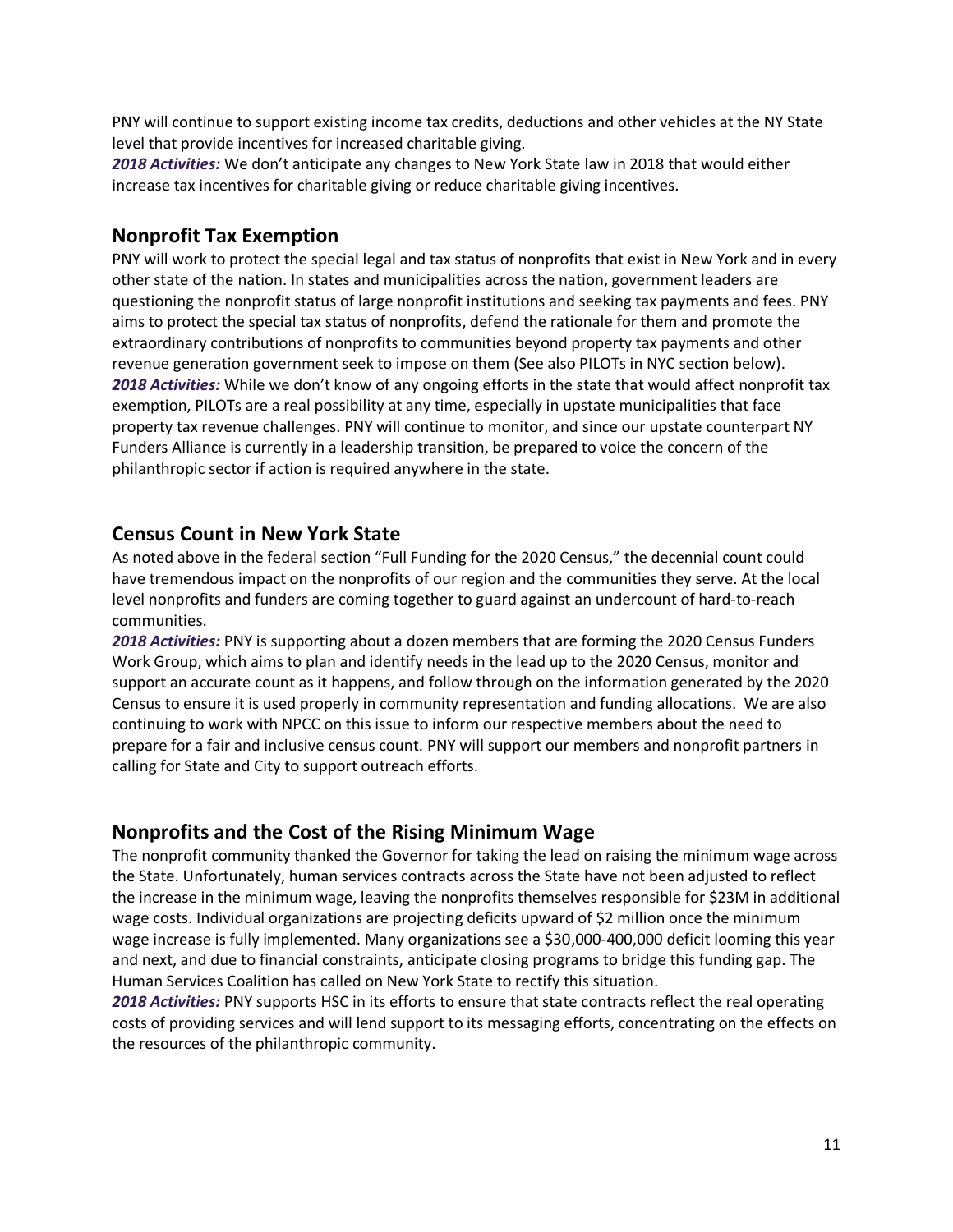#### **Nonprofit Infrastructure Capital Improvement Program**

New York State created the Nonprofit Infrastructure Capital Improvement Fund to support the infrastructure, technology and other capital needs of nonprofits not included in current contracts. More than 600 organizations applied for the first \$100 million allocated for the 2016 and 2017 fiscal years and 237 awards were granted. There remains substantial outstanding need in the nonprofit community for capital investment that is still not included in service contracts. The Human Services Coalition is calling for an additional \$100 million to be allocated to NICIF and awarded to nonprofits for capital needs. *2018 Activities:* PNY supports HSC in its efforts to ensure that state contracts reflect the real operating costs of providing services, and while the long-term solution is indirect cost rates and "real cost budgeting" that allow nonprofits to be reimbursed for such costs on a consistent basis, PNY will lend support to its messaging efforts calling for additional funds for the NICIF.

#### **Value-Based Payments Commission Recommendations**

New York's healthcare sector is a massive portion of our economy, and Medicare and Medicaid are driving forces in how it does business. As the system looks for ways to reduce costs, its leaders are increasingly focusing on the "social determinants of health" along with the providers of social services that help improve vulnerable people's lives and could prevent costly healthcare consumption. DSRIP (the Delivery System Reform Incentive Payment program) has been a major driver of change. It set a goal that by 2019 all Managed Care Organizations must employ a non- fee-for-service payment system that rewards value over volume for at least 80-90% of their provider payments – thus shifting to "value over volume" and integrating physical and behavioral primary care including social services interventions and community-based prevention activities. This change – for the healthcare system to invest in the social services that keeps people healthier – could have a huge positive impact on the nonprofit sector. The Human Services Coalition has created the "Value-Based Payment Commission" to research concerns in the human services sector and make recommendations that will present a basic framework for how health systems and the human services sector should interact.

*2018 Activities:* PNY and several of its member foundations are serving on the Value-Based Payment Commission and expect to work in partnership with HSC to create messaging that supports its findings.